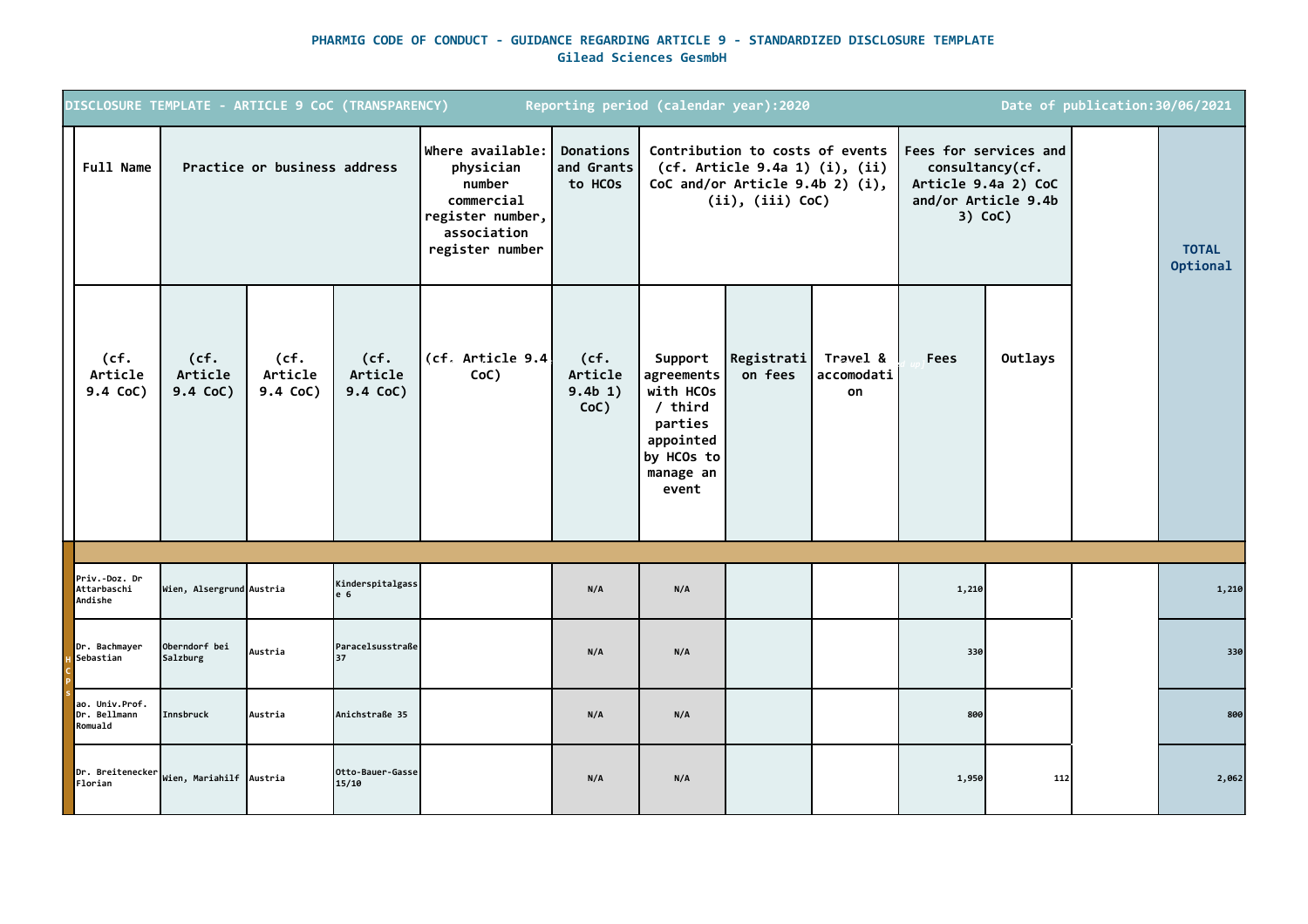| <b>Full Name</b>            |                                           | Practice or business address |                               | Where available:<br>physician<br>number<br>commercial<br>register number,<br>association<br>register number                                                           | Donations<br>and Grants<br>to HCOs |                                                                                                             | Contribution to costs of events<br>(cf. Article 9.4a 1) (i), (ii)<br>CoC and/or Article $9.4b$ 2) (i),<br>(ii), (iii) CoC) |                              | consultancy(cf.<br>and/or Article 9.4b | Fees for services and<br>Article 9.4a 2) CoC<br>$3)$ CoC) | <b>TOTAL</b><br>Optional |
|-----------------------------|-------------------------------------------|------------------------------|-------------------------------|-----------------------------------------------------------------------------------------------------------------------------------------------------------------------|------------------------------------|-------------------------------------------------------------------------------------------------------------|----------------------------------------------------------------------------------------------------------------------------|------------------------------|----------------------------------------|-----------------------------------------------------------|--------------------------|
| (cf.<br>Article<br>9.4 CoC) | (cf.<br>Article<br>9.4 CoC)               | (cf.<br>Article<br>9.4 CoC)  | (cf.<br>Article<br>9.4 CoC)   | (cf. Article 9.4)<br>CoC)                                                                                                                                             | (cf.<br>Article<br>9.4b 1)<br>CoC) | Support<br>agreements<br>with HCOs<br>$/$ third<br>parties<br>appointed<br>by HCOs to<br>manage an<br>event | Registrati<br>on fees                                                                                                      | Travel &<br>accomodati<br>on | <b>Fees</b>                            | Outlays                                                   |                          |
|                             |                                           |                              |                               | INDIVIDUAL NAMED DISCLOSURE FOR HEALTHCARE PROFESSIONALS [one line per HCP, all transfers of value during a reporting period for an individual HCP will be summed up] |                                    |                                                                                                             |                                                                                                                            |                              |                                        |                                                           |                          |
|                             | Dr. Chromy David Wien, Alsergrund Austria |                              | Währinger Gürtel<br>$18 - 20$ |                                                                                                                                                                       | N/A                                | N/A                                                                                                         |                                                                                                                            |                              | 700                                    |                                                           | 700                      |
| Eksi Yeter                  |                                           | Austria                      |                               |                                                                                                                                                                       | N/A                                | N/A                                                                                                         |                                                                                                                            |                              |                                        | 205                                                       | 205                      |
| Dr. Lang Gerold<br>Felician | Wien, Neubau                              | Austria                      | Gutenberggasse<br>7/1         |                                                                                                                                                                       | N/A                                | N/A                                                                                                         | 569                                                                                                                        |                              | 630                                    |                                                           | 1,199                    |
| Dr. Meilinger<br>Michael    | Wien,<br>Floridsdorf                      | Austria                      | Brünner Straße<br>68          |                                                                                                                                                                       | N/A                                | N/A                                                                                                         |                                                                                                                            |                              | 1,760                                  |                                                           | 1,760                    |
| Dr. Novak Helmut Salzburg   |                                           | Austria                      | Ignaz-Harrer-Str<br>aße 79    |                                                                                                                                                                       | N/A                                | N/A                                                                                                         |                                                                                                                            |                              | 900                                    | 15                                                        | 915                      |
| Dr. Palotai<br>Tamàs        | Wien, Liesing                             | Austria                      | Gräfin-Zichy-Str<br>aße 6     |                                                                                                                                                                       | N/A                                | N/A                                                                                                         |                                                                                                                            |                              | 4,000                                  |                                                           | 4,000                    |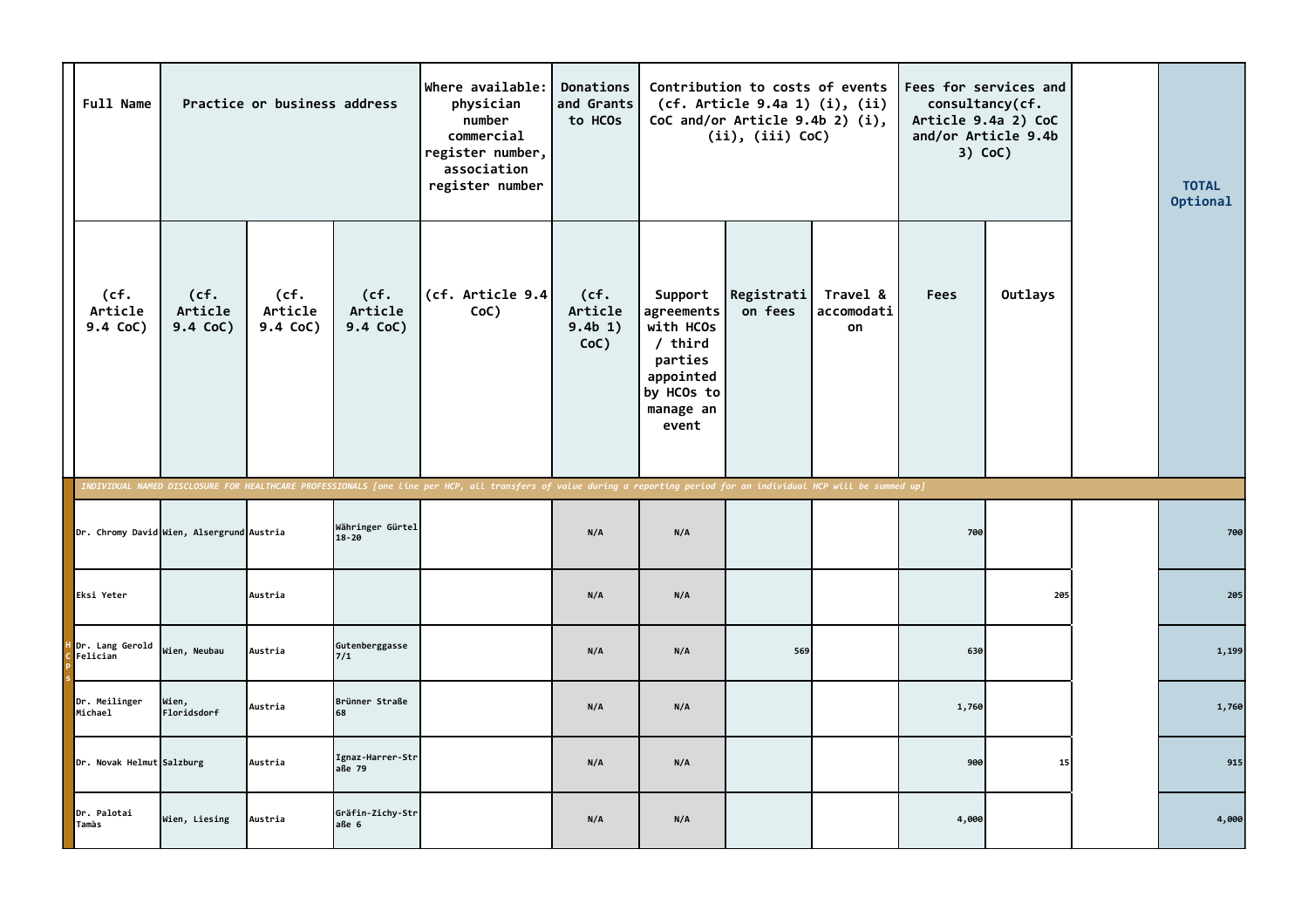| <b>Full Name</b>                                   |                                           | Practice or business address |                                   | Where available:<br>physician<br>number<br>commercial<br>register number,<br>association<br>register number                                                           | Donations<br>and Grants<br>to HCOs |                                                                                                             | Contribution to costs of events<br>(cf. Article 9.4a 1) (i), (ii)<br>CoC and/or Article $9.4b$ 2) (i),<br>$(ii)$ , $(iii)$ CoC) |                              | Fees for services and<br>consultancy(cf.<br>$3)$ CoC) | Article 9.4a 2) CoC<br>and/or Article 9.4b | <b>TOTAL</b><br>Optional |
|----------------------------------------------------|-------------------------------------------|------------------------------|-----------------------------------|-----------------------------------------------------------------------------------------------------------------------------------------------------------------------|------------------------------------|-------------------------------------------------------------------------------------------------------------|---------------------------------------------------------------------------------------------------------------------------------|------------------------------|-------------------------------------------------------|--------------------------------------------|--------------------------|
| (cf.<br>Article<br>9.4 CoC)                        | (cf.<br>Article<br>9.4 CoC)               | (cf.<br>Article<br>9.4 CoC)  | (cf.<br>Article<br>9.4 CoC)       | (cf. Article 9.4<br>CoC)                                                                                                                                              | (cf.<br>Article<br>9.4b 1)<br>CoC) | Support<br>agreements<br>with HCOs<br>$/$ third<br>parties<br>appointed<br>by HCOs to<br>manage an<br>event | Registrati<br>on fees                                                                                                           | Travel &<br>accomodati<br>on | <b>Fees</b>                                           | Outlays                                    |                          |
|                                                    |                                           |                              |                                   | INDIVIDUAL NAMED DISCLOSURE FOR HEALTHCARE PROFESSIONALS [one line per HCP, all transfers of value during a reporting period for an individual HCP will be summed up] |                                    |                                                                                                             |                                                                                                                                 |                              |                                                       |                                            |                          |
| Mag. Dr.<br>Peinhaupt<br>Wilfried                  | Wien, Penzing                             | Austria                      | Sanatoriumstraße                  |                                                                                                                                                                       | N/A                                | N/A                                                                                                         |                                                                                                                                 |                              | 2,400                                                 |                                            | 2,400                    |
| Assoz. Prof.<br>Priv. Doz. Dr.<br>Reiberger Thomas | Wien, Alsergrund Austria                  |                              | Währinger Gürtel<br>$18 - 20$     |                                                                                                                                                                       | N/A                                | N/A                                                                                                         |                                                                                                                                 |                              | 420                                                   |                                            | 420                      |
| Prim. Dr.<br>Roitner Florian                       | Braunau am Inn                            | Austria                      | Ringstraße 60                     |                                                                                                                                                                       | N/A                                | N/A                                                                                                         |                                                                                                                                 |                              | 300                                                   |                                            | 300                      |
| Michael                                            | Dr. Schalk Horst Wien, Alsergrund Austria |                              | Zimmermannplatz<br>1/1/4          |                                                                                                                                                                       | N/A                                | N/A                                                                                                         |                                                                                                                                 |                              | 5,280                                                 |                                            | 5,280                    |
| Dr. Spanberger<br>Thomas                           | Wien, Ottakring Austria                   |                              | Montleartstraße<br>37 Pavillon 23 |                                                                                                                                                                       | N/A                                | N/A                                                                                                         |                                                                                                                                 |                              | 550                                                   |                                            | 550                      |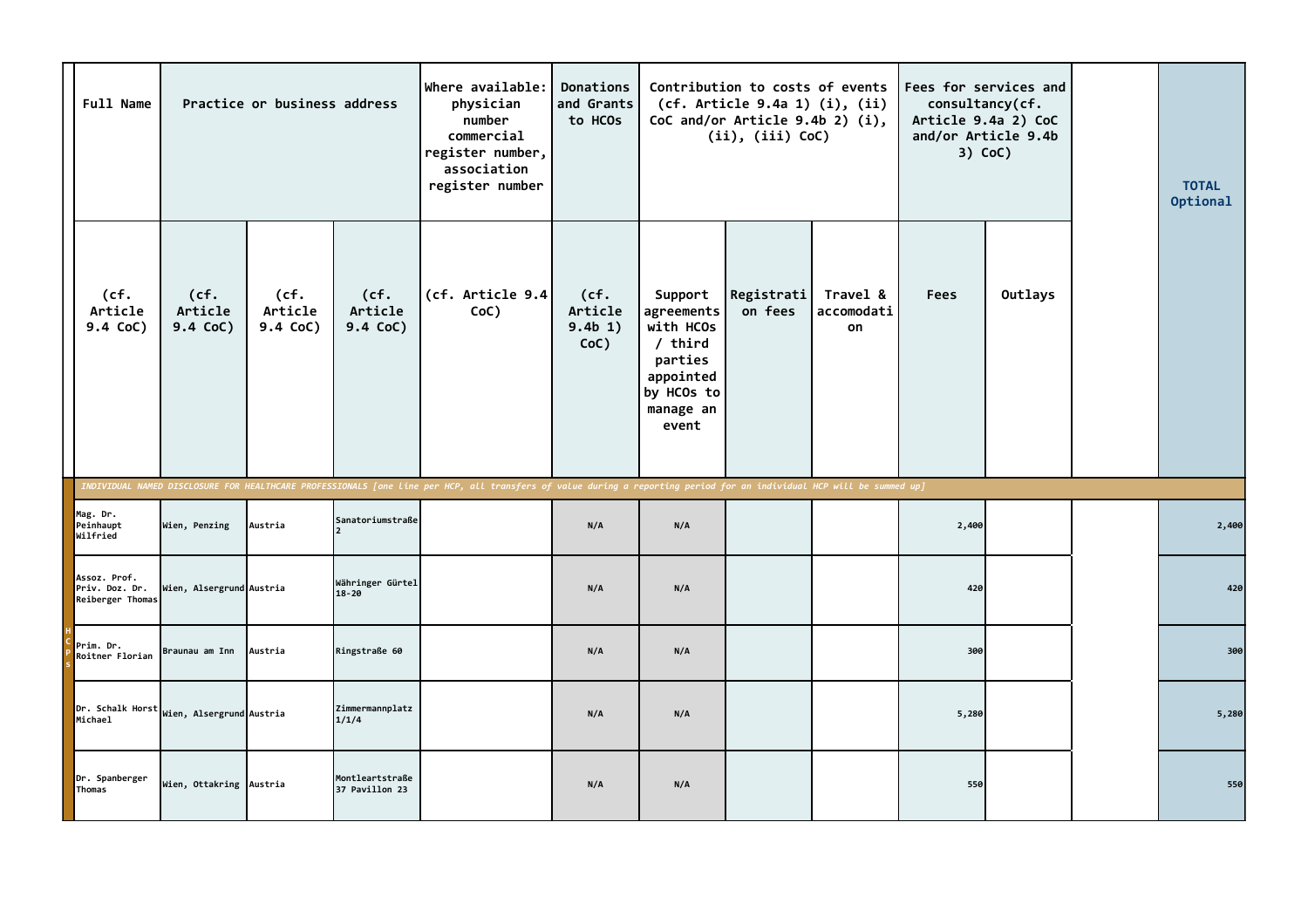| <b>Full Name</b>                         |                             | Practice or business address |                               | Where available:<br>physician<br>number<br>commercial<br>register number,<br>association<br>register number                                                           | Donations<br>and Grants<br>to HCOs    |                                                                                                           | Contribution to costs of events<br>(cf. Article 9.4a 1) (i), (ii)<br>CoC and/or Article $9.4b$ 2) (i),<br>$(ii)$ , $(iii)$ CoC) |                              | consultancy(cf.<br>3) CoC) | Fees for services and<br>Article 9.4a 2) CoC<br>and/or Article 9.4b | <b>TOTAL</b><br>Optional |
|------------------------------------------|-----------------------------|------------------------------|-------------------------------|-----------------------------------------------------------------------------------------------------------------------------------------------------------------------|---------------------------------------|-----------------------------------------------------------------------------------------------------------|---------------------------------------------------------------------------------------------------------------------------------|------------------------------|----------------------------|---------------------------------------------------------------------|--------------------------|
| (cf.<br>Article<br>9.4 CoC)              | (cf.<br>Article<br>9.4 CoC) | (cf.<br>Article<br>9.4 CoC)  | (cf.<br>Article<br>9.4 CoC)   | (cf. Article 9.4)<br>CoC)                                                                                                                                             | (cf.<br>Article<br>9.4b 1)<br>$CoC$ ) | Support<br>agreements<br>with HCOs<br>/ third<br>parties<br>appointed<br>by HCOs to<br>manage an<br>event | Registrati<br>on fees                                                                                                           | Travel &<br>accomodati<br>on | <b>Fees</b>                | Outlays                                                             |                          |
| DI Univ.Prof.<br>Dr. Vogelsang<br>Harald | Wien,<br>Floridsdorf        | Austria                      | Rußbergstraße<br>62/1         | INDIVIDUAL NAMED DISCLOSURE FOR HEALTHCARE PROFESSIONALS [one line per HCP, all transfers of value during a reporting period for an individual HCP will be summed up] | N/A                                   | N/A                                                                                                       |                                                                                                                                 |                              | 3,130                      |                                                                     | 3,130                    |
| Dr. Wohlfarth<br>Philipp                 | Wien, Alsergrund Austria    |                              | Währinger Gürtel<br>$18 - 20$ |                                                                                                                                                                       | N/A                                   | N/A                                                                                                       |                                                                                                                                 |                              | 3,210                      |                                                                     | 3,210                    |
| Univ.Prof. Dr.<br>Wolf Dominik           | Innsbruck                   | Austria                      | Anichstraße 35                |                                                                                                                                                                       | N/A                                   | N/A                                                                                                       |                                                                                                                                 |                              | 3,420                      |                                                                     | 3,420                    |
| Wolf-Nussmüller<br>Sonja                 | Wien, Penzing               | Austria                      | Sanatoriumstraße              |                                                                                                                                                                       | N/A                                   | N/A                                                                                                       |                                                                                                                                 |                              | 1,400                      |                                                                     | 1,400                    |
| ao. Univ.Prof.<br>Dr. Worel Nina         | Wien, Alsergrund Austria    |                              | Währinger Gürtel<br>$18 - 20$ |                                                                                                                                                                       | N/A                                   | N/A                                                                                                       |                                                                                                                                 |                              | 1,040                      |                                                                     | 1,040                    |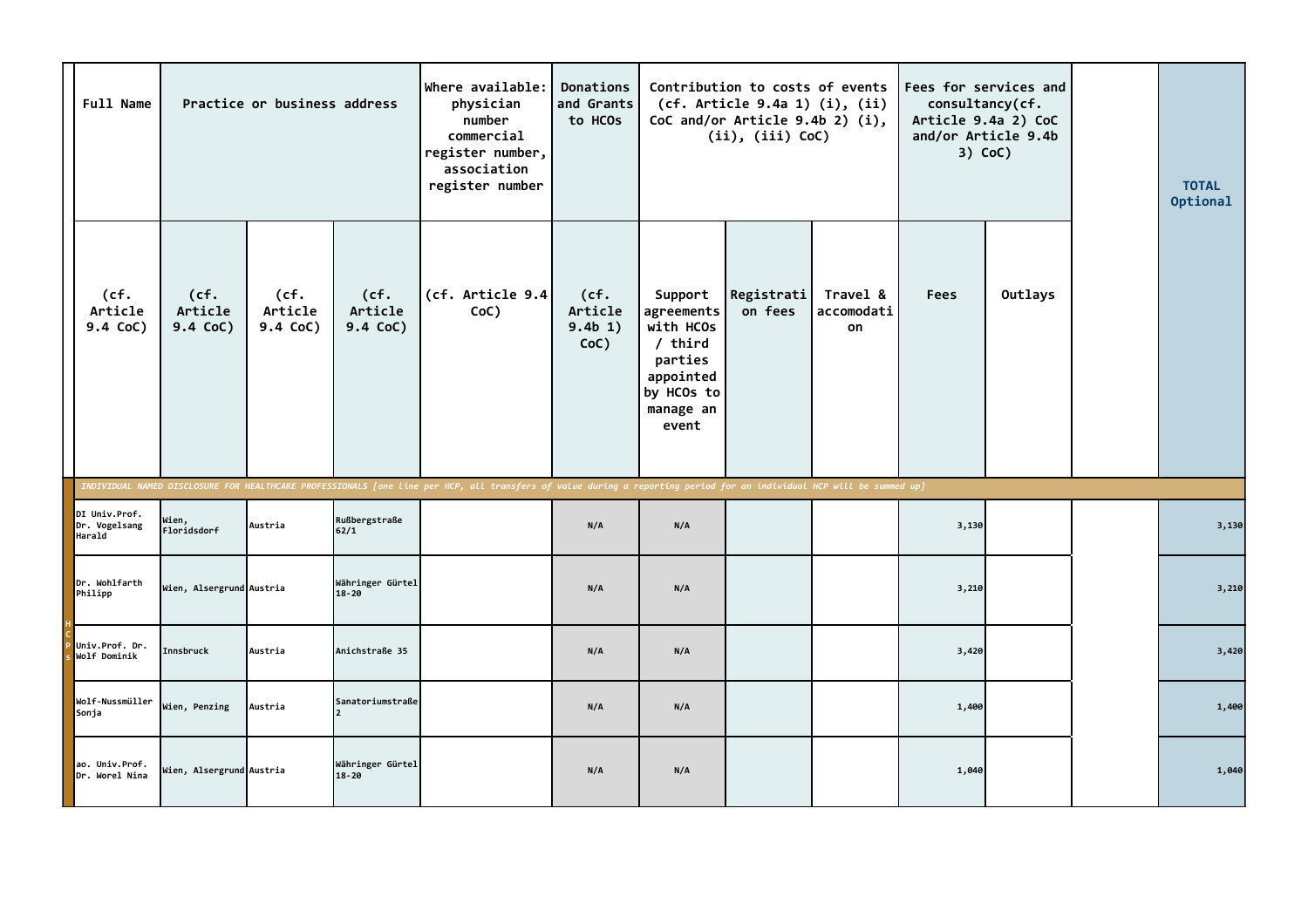| <b>Full Name</b>                                  |                                                                                                                                                                       | Practice or business address  |                             | Where available:<br>physician<br>number<br>commercial<br>register number,<br>association<br>register number | Donations<br>and Grants<br>to HCOs |                                                                                                           | Contribution to costs of events<br>(cf. Article 9.4a 1) (i), (ii)<br>CoC and/or Article $9.4b$ 2) (i),<br>(ii), (iii) CoC) |                              | consultancy(cf.<br>Article 9.4a 2) CoC | Fees for services and<br>and/or Article 9.4b<br>$3)$ CoC) | <b>TOTAL</b><br>Optional |
|---------------------------------------------------|-----------------------------------------------------------------------------------------------------------------------------------------------------------------------|-------------------------------|-----------------------------|-------------------------------------------------------------------------------------------------------------|------------------------------------|-----------------------------------------------------------------------------------------------------------|----------------------------------------------------------------------------------------------------------------------------|------------------------------|----------------------------------------|-----------------------------------------------------------|--------------------------|
| (cf.<br>Article<br>9.4 CoC)                       | (cf.<br>Article<br>9.4 CoC)                                                                                                                                           | (cf.<br>Article<br>$9.4$ CoC) | (cf.<br>Article<br>9.4 CoC) | (cf. Article $9.4$<br>CoC)                                                                                  | (cf.<br>Article<br>9.4b 1)<br>CoC) | Support<br>agreements<br>with HCOs<br>/ third<br>parties<br>appointed<br>by HCOs to<br>manage an<br>event | Registrati<br>on fees                                                                                                      | Travel &<br>accomodati<br>on | <b>Fees</b>                            | Outlays                                                   |                          |
|                                                   | INDIVIDUAL NAMED DISCLOSURE FOR HEALTHCARE PROFESSIONALS [one line per HCP, all transfers of value during a reporting period for an individual HCP will be summed up] |                               |                             |                                                                                                             |                                    |                                                                                                           |                                                                                                                            |                              |                                        |                                                           |                          |
| AGGREGATE DISCLOSURE FOR HEALTHCARE PROFESSIONALS |                                                                                                                                                                       |                               |                             |                                                                                                             |                                    |                                                                                                           |                                                                                                                            |                              |                                        |                                                           |                          |
| Total amount                                      |                                                                                                                                                                       |                               |                             |                                                                                                             | N/A                                | N/A                                                                                                       | 1,309                                                                                                                      |                              | 143,213                                | 3,129                                                     | 147,651                  |
|                                                   |                                                                                                                                                                       |                               |                             |                                                                                                             | N/A                                | N/A                                                                                                       |                                                                                                                            |                              | 65                                     | 18                                                        | 70                       |
|                                                   | Total number of recipients of transfers of value by subtype<br>% of total transfers of value to all HCP recipients by subtype                                         |                               |                             |                                                                                                             |                                    | N/A                                                                                                       | 6.67                                                                                                                       |                              | 72.22                                  | 20.00                                                     | N/A                      |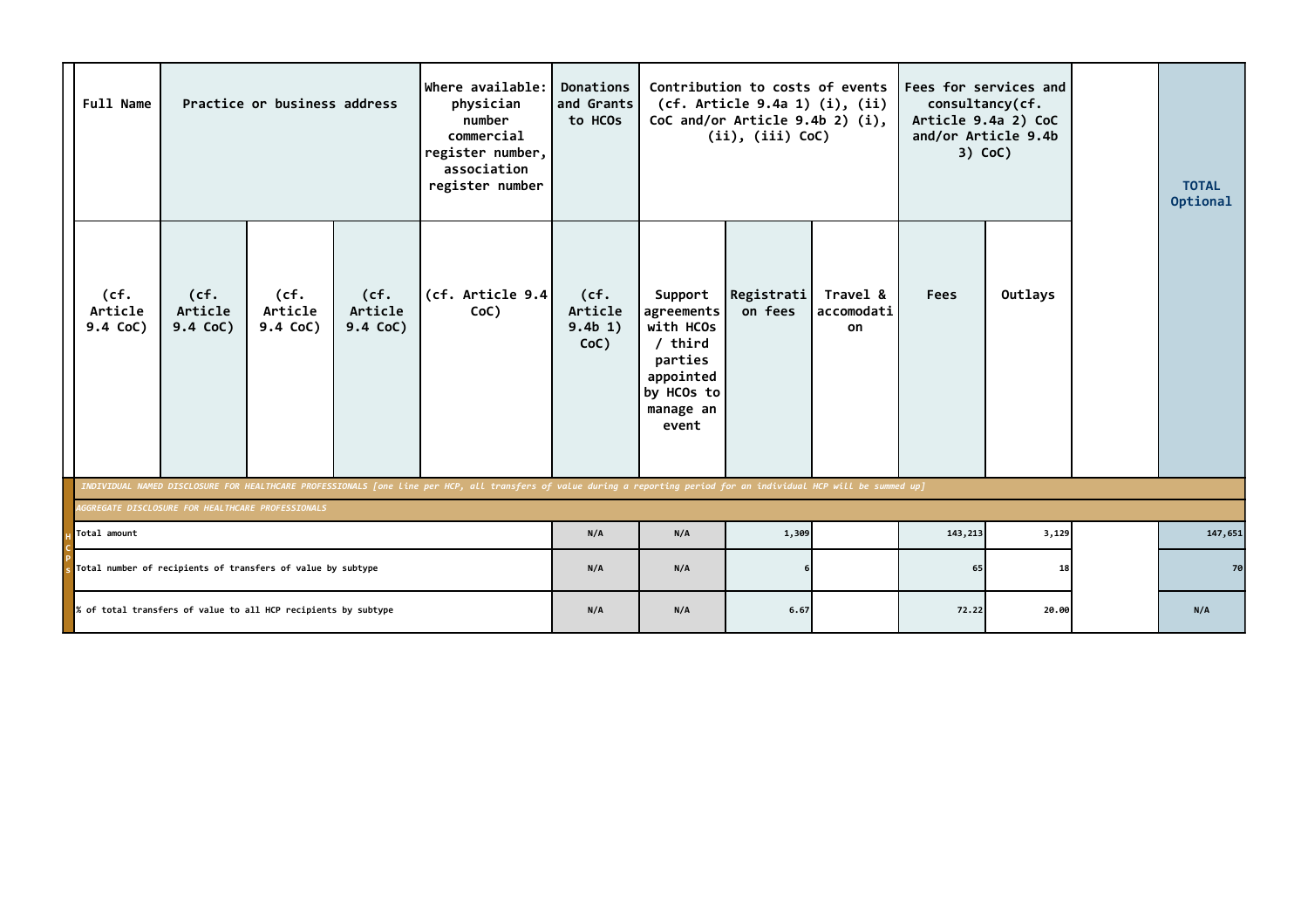| <b>Full Name</b>               |                                          | Practice or business address |                             | Where available:<br>physician<br>number<br>commercial<br>register number,<br>association<br>register number                                                          | Donations<br>and Grants<br>to HCOs |                                                                                                           | Contribution to costs of events<br>(cf. Article 9.4a 1) (i), (ii)<br>CoC and/or Article $9.4b$ 2) (i),<br>$(ii)$ , $(iii)$ CoC) |                              | consultancy(cf. | Fees for services and<br>Article 9.4a 2) CoC<br>and/or Article 9.4b<br>$3)$ CoC) | <b>TOTAL</b><br>Optional |
|--------------------------------|------------------------------------------|------------------------------|-----------------------------|----------------------------------------------------------------------------------------------------------------------------------------------------------------------|------------------------------------|-----------------------------------------------------------------------------------------------------------|---------------------------------------------------------------------------------------------------------------------------------|------------------------------|-----------------|----------------------------------------------------------------------------------|--------------------------|
| (cf.<br>Article<br>$9.4$ CoC)  | (cf.<br>Article<br>9.4 CoC)              | (cf.<br>Article<br>9.4 CoC)  | (cf.<br>Article<br>9.4 CoC) | (cf. Article 9.4<br>CoC)                                                                                                                                             | (cf.<br>Article<br>9.4b 1)<br>CoC) | Support<br>agreements<br>with HCOs<br>/ third<br>parties<br>appointed<br>by HCOs to<br>manage an<br>event | Registrati<br>on fees                                                                                                           | Travel &<br>accomodati<br>on | <b>Fees</b>     | Outlays                                                                          |                          |
| AmberMed                       | Wien, Liesing                            | Austria                      | Oberlaaer Straße<br>300-306 | INDIVIDUAL NAMED DISCLOSURE FOR HEALTHCARE ORGANIZATIONS [one row per HCO, all transfers of value during a reporting period for an individual HCO will be summed up] | 23,500                             |                                                                                                           |                                                                                                                                 |                              |                 |                                                                                  | 23,500                   |
| Ärztekammer für                |                                          |                              |                             |                                                                                                                                                                      |                                    |                                                                                                           |                                                                                                                                 |                              |                 |                                                                                  |                          |
| Tirol                          | Innsbruck                                | Austria                      | Anichstraße 7/4             |                                                                                                                                                                      |                                    | 1,814                                                                                                     |                                                                                                                                 |                              |                 |                                                                                  | 1,814                    |
| Klinik<br>Donaustadt           | Wien, Donaustadt Austria                 |                              | Langobardenstraß<br>e 122   |                                                                                                                                                                      |                                    |                                                                                                           | 299                                                                                                                             |                              |                 |                                                                                  | 299                      |
|                                | Klinik Favoriten Wien, Favoriten Austria |                              | Kundratstraße 3             |                                                                                                                                                                      |                                    |                                                                                                           | 2,758                                                                                                                           |                              |                 |                                                                                  | 2,758                    |
| Klinik Hietzing Wien, Hietzing |                                          | Austria                      | Wolkersbergenstr<br>aße 1   |                                                                                                                                                                      |                                    |                                                                                                           | 1,076                                                                                                                           |                              |                 |                                                                                  | 1,076                    |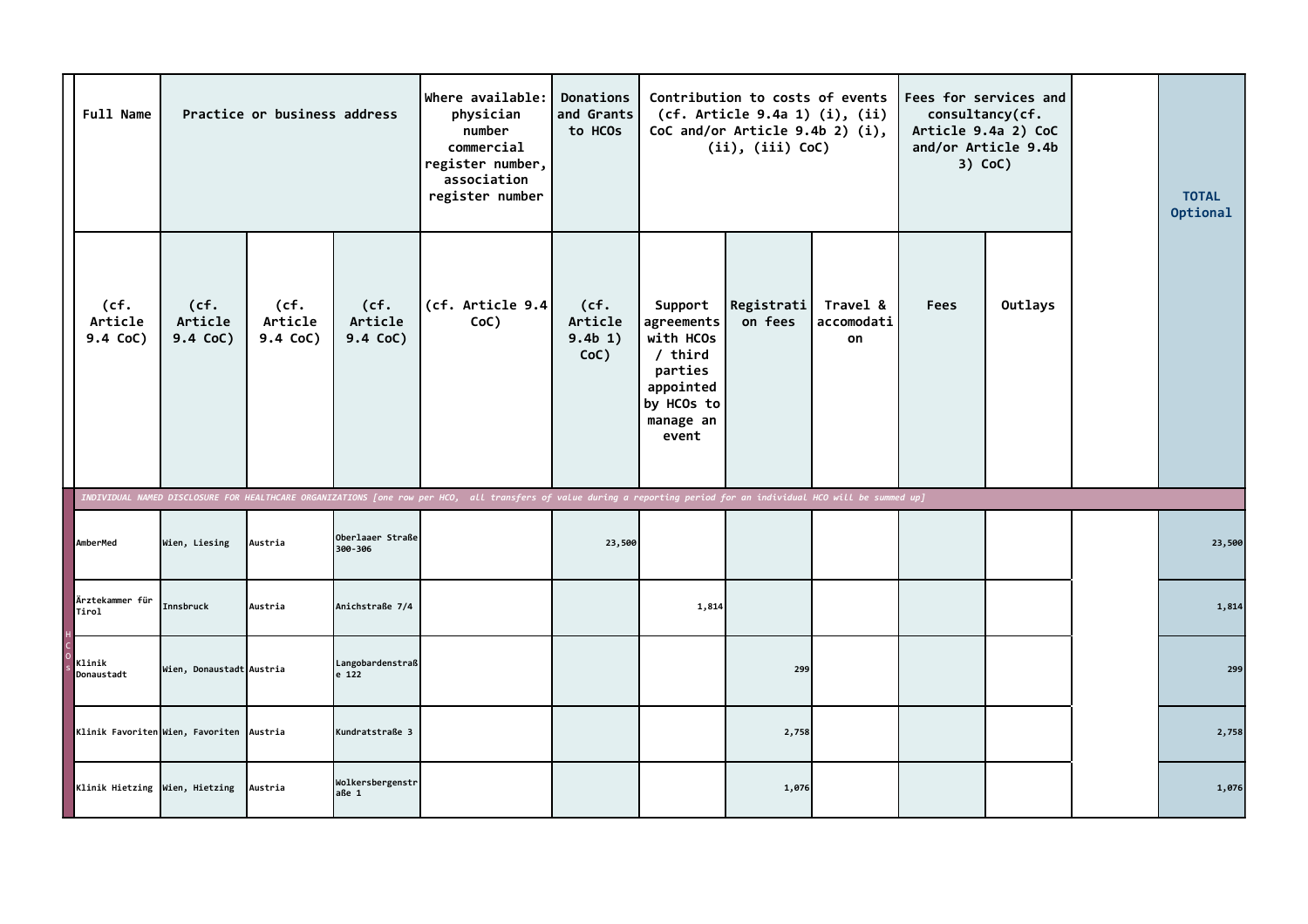| <b>Full Name</b>                  |                                          | Practice or business address |                             | Where available:<br>physician<br>number<br>commercial<br>register number,<br>association<br>register number                                                          | Donations<br>and Grants<br>to HCOs |                                                                                                           | Contribution to costs of events<br>(cf. Article 9.4a 1) (i), (ii)<br>CoC and/or Article 9.4b 2) (i),<br>(ii), (iii) CoC) |                              | consultancy(cf.<br>and/or Article 9.4b | Fees for services and<br>Article 9.4a 2) CoC<br>$3)$ CoC) | <b>TOTAL</b><br>Optional |
|-----------------------------------|------------------------------------------|------------------------------|-----------------------------|----------------------------------------------------------------------------------------------------------------------------------------------------------------------|------------------------------------|-----------------------------------------------------------------------------------------------------------|--------------------------------------------------------------------------------------------------------------------------|------------------------------|----------------------------------------|-----------------------------------------------------------|--------------------------|
| (cf.<br>Article<br>9.4 CoC)       | (cf.<br>Article<br>9.4 CoC)              | (cf.<br>Article<br>9.4 CoC)  | (cf.<br>Article<br>9.4 CoC) | (cf. Article 9.4)<br>CoC)                                                                                                                                            | (cf.<br>Article<br>9.4b 1)<br>CoC) | Support<br>agreements<br>with HCOs<br>/ third<br>parties<br>appointed<br>by HCOs to<br>manage an<br>event | Registrati<br>on fees                                                                                                    | Travel &<br>accomodati<br>on | <b>Fees</b>                            | Outlays                                                   |                          |
|                                   |                                          |                              |                             | INDIVIDUAL NAMED DISCLOSURE FOR HEALTHCARE ORGANIZATIONS [one row per HCO, all transfers of value during a reporting period for an individual HCO will be summed up] |                                    |                                                                                                           |                                                                                                                          |                              |                                        |                                                           |                          |
| Klinik<br>Landstraße              | Wien,<br>Landstrasse                     | Austria                      | Juchgasse 25                |                                                                                                                                                                      |                                    |                                                                                                           | 350                                                                                                                      |                              |                                        |                                                           | 350                      |
|                                   | Klinik Ottakring Wien, Ottakring Austria |                              | Montleartstraße<br>137      |                                                                                                                                                                      |                                    |                                                                                                           | 1,643                                                                                                                    |                              |                                        |                                                           | 1,643                    |
| <b>Klinik Penzing</b>             | Wien, Penzing                            | Austria                      | Baumgartner Höhe            |                                                                                                                                                                      |                                    |                                                                                                           | 987                                                                                                                      | 1,029                        |                                        |                                                           | 2,016                    |
| Klinikum<br>Klagenfurt            | Klagenfurt                               | Austria                      | Feschnigstraße<br>11        |                                                                                                                                                                      |                                    |                                                                                                           | 1,919                                                                                                                    | 119                          |                                        |                                                           | 2,039                    |
| Landesklinikum<br>Stockerau       | Stockerau                                | Austria                      | Landstraße 18               |                                                                                                                                                                      |                                    |                                                                                                           | 726                                                                                                                      |                              |                                        |                                                           | 726                      |
| Landesklinikum<br>Wiener Neustadt | Wiener Neustadt Austria                  |                              | Corvinusring 3-5            |                                                                                                                                                                      |                                    |                                                                                                           | 299                                                                                                                      |                              |                                        |                                                           | 299                      |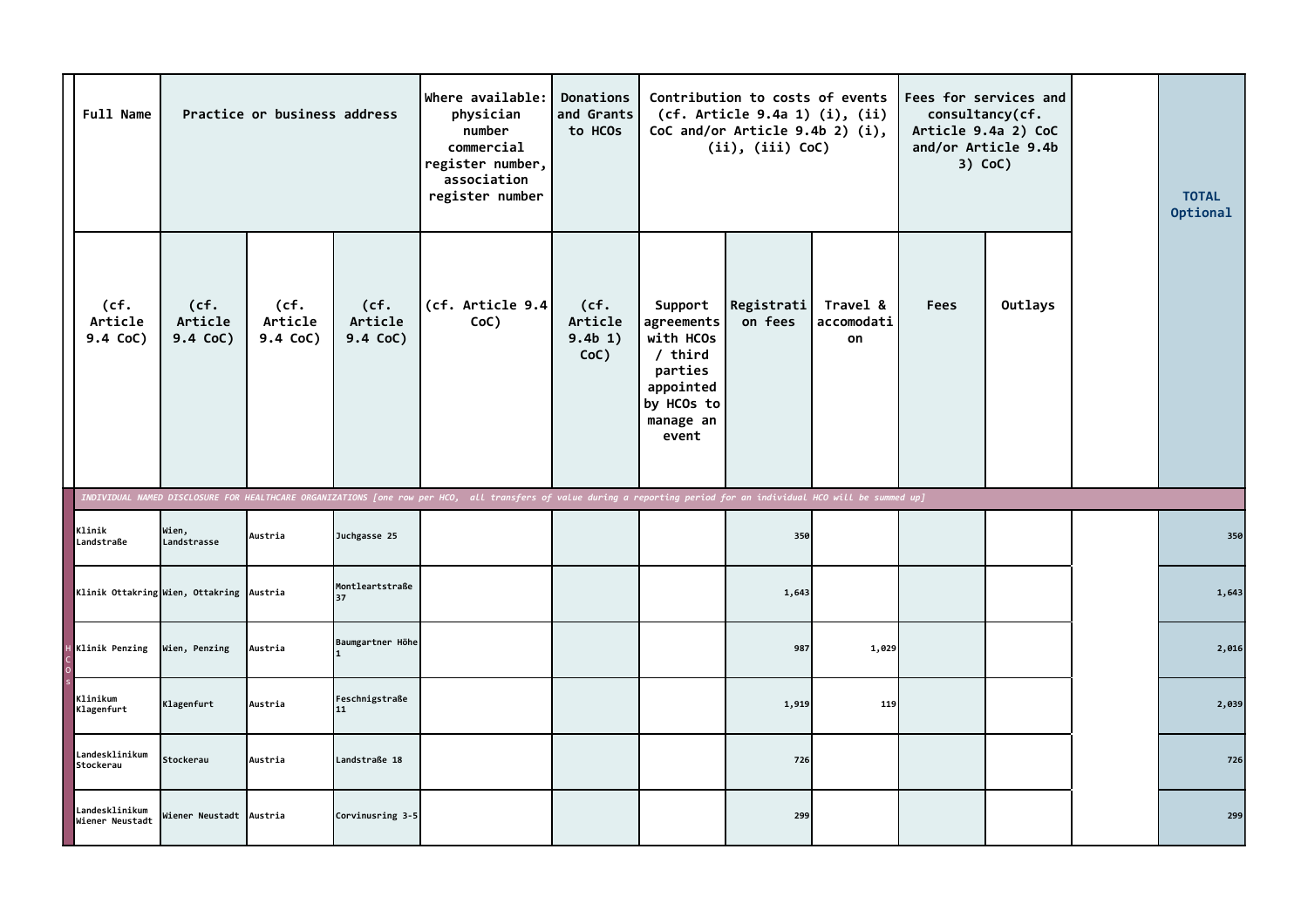| Full Name                                   |                             | Practice or business address |                               | Where available:<br>physician<br>number<br>commercial<br>register number,<br>association<br>register number                                                          | Donations<br>and Grants<br>to HCOs |                                                                                                           | Contribution to costs of events<br>(cf. Article 9.4a 1) (i), (ii)<br>CoC and/or Article 9.4b 2) (i),<br>(ii), (iii) CoC) |                              | consultancy(cf. | Fees for services and<br>Article 9.4a 2) CoC<br>and/or Article 9.4b<br>$3)$ CoC) | <b>TOTAL</b><br>Optional |
|---------------------------------------------|-----------------------------|------------------------------|-------------------------------|----------------------------------------------------------------------------------------------------------------------------------------------------------------------|------------------------------------|-----------------------------------------------------------------------------------------------------------|--------------------------------------------------------------------------------------------------------------------------|------------------------------|-----------------|----------------------------------------------------------------------------------|--------------------------|
| (cf.<br>Article<br>9.4 CoC)                 | (cf.<br>Article<br>9.4 CoC) | (cf.<br>Article<br>9.4 CoC)  | (cf.<br>Article<br>$9.4$ CoC) | (cf. Article $9.4$<br>CoC)                                                                                                                                           | (cf.<br>Article<br>9.4b 1)<br>CoC) | Support<br>agreements<br>with HCOs<br>/ third<br>parties<br>appointed<br>by HCOs to<br>manage an<br>event | Registrati<br>on fees                                                                                                    | Travel &<br>accomodati<br>on | <b>Fees</b>     | Outlays                                                                          |                          |
|                                             |                             |                              |                               | INDIVIDUAL NAMED DISCLOSURE FOR HEALTHCARE ORGANIZATIONS [one row per HCO, all transfers of value during a reporting period for an individual HCO will be summed up] |                                    |                                                                                                           |                                                                                                                          |                              |                 |                                                                                  |                          |
| LKH<br>Feldbach-Fürsten Fürstenfeld<br>feld |                             | Austria                      | Krankenhausgasse              |                                                                                                                                                                      |                                    |                                                                                                           | 299                                                                                                                      |                              |                 |                                                                                  | 299                      |
| LKH Feldkirch                               | Feldkirch                   | Austria                      | Carinagasse<br>47-49          |                                                                                                                                                                      |                                    | 800                                                                                                       | 114                                                                                                                      |                              |                 |                                                                                  | 914                      |
| LKH Graz II -<br>Standort West              | Graz                        | Austria                      | Göstinger Straße<br>l 22      |                                                                                                                                                                      |                                    |                                                                                                           | 1,212                                                                                                                    |                              |                 |                                                                                  | 1,212                    |
| LKH Hall                                    | Hall in Tirol               | Austria                      | Milser Straße 10              |                                                                                                                                                                      |                                    |                                                                                                           | 1,811                                                                                                                    |                              |                 |                                                                                  | 1,811                    |
| LKH<br>Hochsteiermark<br>Leoben             | Leoben                      | Austria                      | Vordernberger<br>Straße 42    |                                                                                                                                                                      |                                    |                                                                                                           | 299                                                                                                                      |                              |                 |                                                                                  | 299                      |
| <b>LKH Hohenems</b>                         | Hohenems                    | Austria                      | Bahnhofstraße 31              |                                                                                                                                                                      |                                    |                                                                                                           | 1,166                                                                                                                    |                              |                 |                                                                                  | 1,166                    |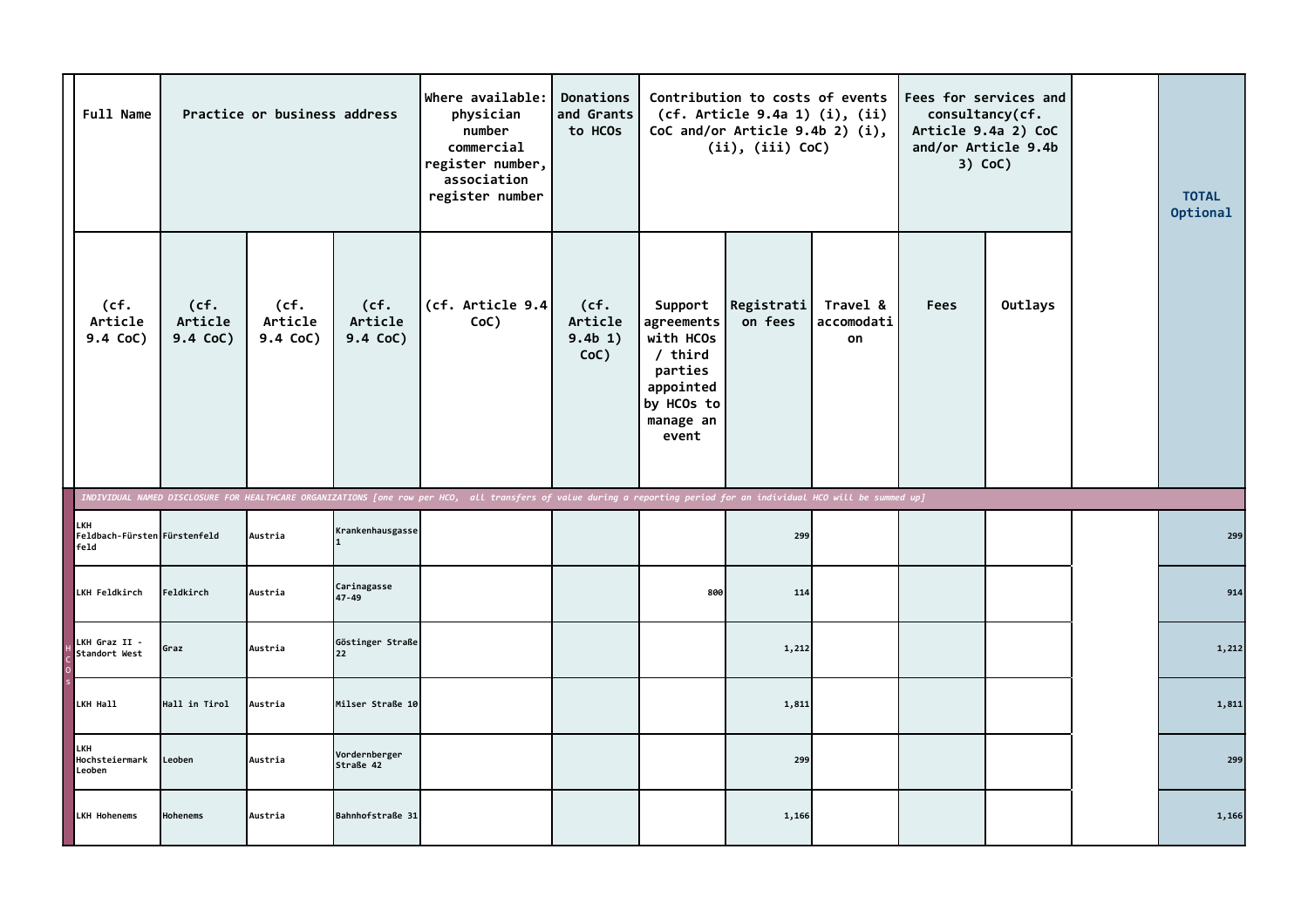| <b>Full Name</b>                       |                             | Practice or business address |                                            | Where available:<br>physician<br>number<br>commercial<br>register number,<br>association<br>register number                                                          | Donations<br>and Grants<br>to HCOs |                                                                                                             | Contribution to costs of events<br>(cf. Article 9.4a 1) (i), (ii)<br>CoC and/or Article $9.4b$ 2) (i),<br>(ii), (iii) CoC) |                              | consultancy(cf.<br>and/or Article 9.4b<br>$3)$ CoC) | Fees for services and<br>Article 9.4a 2) CoC | <b>TOTAL</b><br>Optional |
|----------------------------------------|-----------------------------|------------------------------|--------------------------------------------|----------------------------------------------------------------------------------------------------------------------------------------------------------------------|------------------------------------|-------------------------------------------------------------------------------------------------------------|----------------------------------------------------------------------------------------------------------------------------|------------------------------|-----------------------------------------------------|----------------------------------------------|--------------------------|
| (cf.<br>Article<br>9.4 CoC)            | (cf.<br>Article<br>9.4 CoC) | (cf.<br>Article<br>9.4 CoC)  | (cf.<br>Article<br>9.4 CoC)                | (cf. Article 9.4)<br>CoC)                                                                                                                                            | (cf.<br>Article<br>9.4b 1)<br>CoC) | Support<br>agreements<br>with HCOs<br>$/$ third<br>parties<br>appointed<br>by HCOs to<br>manage an<br>event | Registrati<br>on fees                                                                                                      | Travel &<br>accomodati<br>on | <b>Fees</b>                                         | Outlays                                      |                          |
|                                        |                             |                              |                                            | INDIVIDUAL NAMED DISCLOSURE FOR HEALTHCARE ORGANIZATIONS [one row per HCO, all transfers of value during a reporting period for an individual HCO will be summed up] |                                    |                                                                                                             |                                                                                                                            |                              |                                                     |                                              |                          |
| LKH Salzburg                           | Salzburg                    | Austria                      | Müllner<br>Hauptstraße 48                  |                                                                                                                                                                      |                                    |                                                                                                             | 650                                                                                                                        |                              |                                                     |                                              | 650                      |
| LKH Villach                            | Villach                     | Austria                      | Nikolaigasse 43                            |                                                                                                                                                                      |                                    |                                                                                                             | 299                                                                                                                        |                              |                                                     |                                              | 299                      |
| LKH-Univ.<br>Klinikum Graz             | Graz                        | Austria                      | Auenbruggerplatz                           |                                                                                                                                                                      |                                    |                                                                                                             | 3,743                                                                                                                      | 1,301                        |                                                     |                                              | 5,044                    |
| Medizinische<br>Universität<br>Innsbr. | Innsbruck                   | Austria                      | Christoph-Probst<br>-Platz 1 Innrain<br>52 |                                                                                                                                                                      | 12,787                             | 6,800                                                                                                       | 1,089                                                                                                                      | 46                           |                                                     |                                              | 20,722                   |
| Medizinische<br>Universität Wien       | Wien, Alsergrund Austria    |                              | Spitalgasse 23                             |                                                                                                                                                                      | 232,981                            | 25,480                                                                                                      | 819                                                                                                                        |                              |                                                     |                                              | 259,280                  |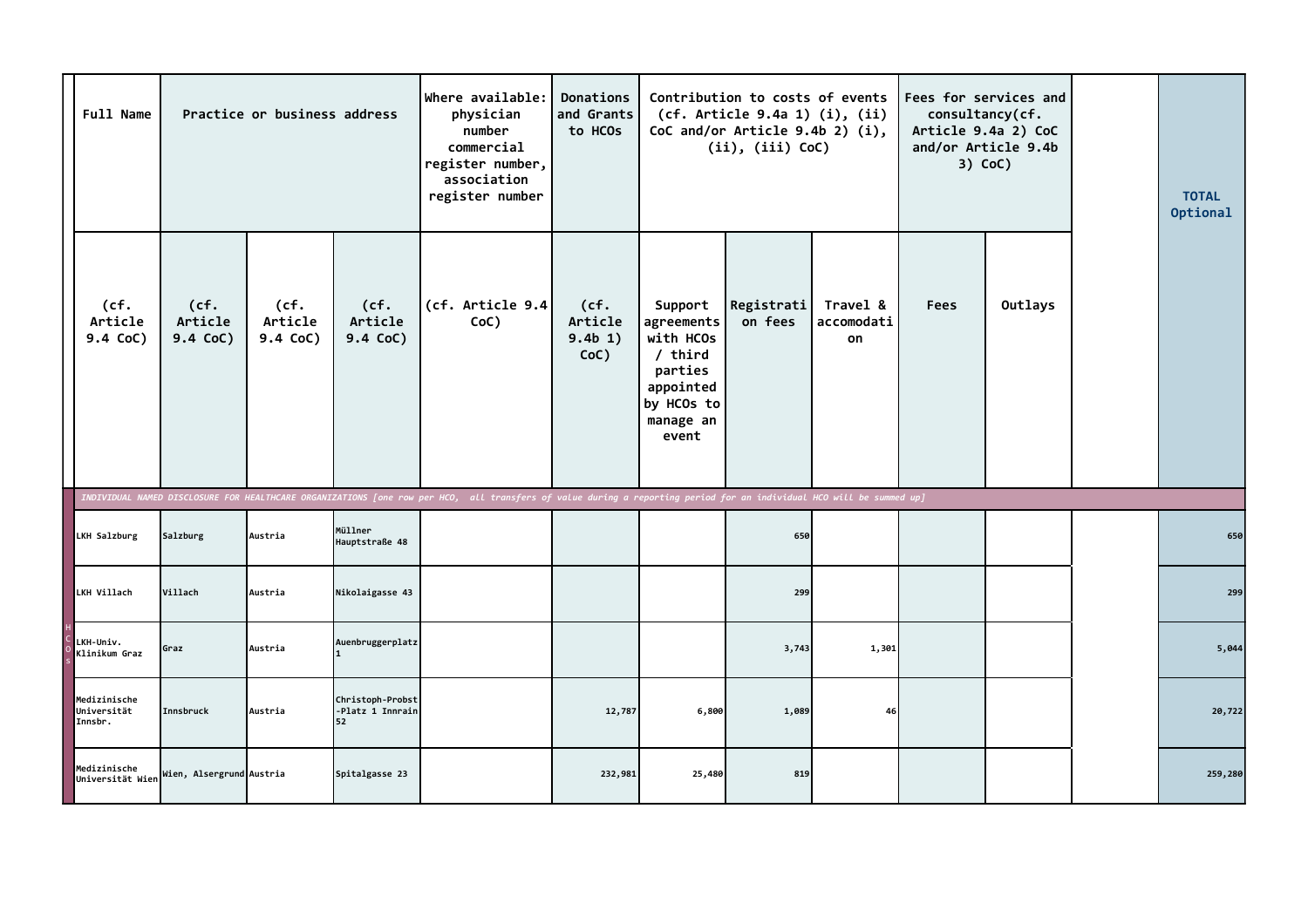| <b>Full Name</b>                              |                             | Practice or business address |                                                          | Where available:<br>physician<br>number<br>commercial<br>register number,<br>association<br>register number                                                          | Donations<br>and Grants<br>to HCOs |                                                                                                             | Contribution to costs of events<br>(cf. Article 9.4a 1) (i), (ii)<br>CoC and/or Article $9.4b$ 2) (i),<br>(ii), (iii) CoC) |                              | consultancy(cf.<br>and/or Article 9.4b | Fees for services and<br>Article 9.4a 2) CoC<br>$3)$ CoC) | <b>TOTAL</b><br>Optional |
|-----------------------------------------------|-----------------------------|------------------------------|----------------------------------------------------------|----------------------------------------------------------------------------------------------------------------------------------------------------------------------|------------------------------------|-------------------------------------------------------------------------------------------------------------|----------------------------------------------------------------------------------------------------------------------------|------------------------------|----------------------------------------|-----------------------------------------------------------|--------------------------|
| (cf.<br>Article<br>9.4 CoC)                   | (cf.<br>Article<br>9.4 CoC) | (cf.<br>Article<br>9.4 CoC)  | (cf.<br>Article<br>9.4 CoC)                              | (cf. Article 9.4)<br>CoC)                                                                                                                                            | (cf.<br>Article<br>9.4b 1)<br>CoC) | Support<br>agreements<br>with HCOs<br>$/$ third<br>parties<br>appointed<br>by HCOs to<br>manage an<br>event | Registrati<br>on fees                                                                                                      | Travel &<br>accomodati<br>on | <b>Fees</b>                            | Outlays                                                   |                          |
|                                               |                             |                              |                                                          | INDIVIDUAL NAMED DISCLOSURE FOR HEALTHCARE ORGANIZATIONS [one row per HCO, all transfers of value during a reporting period for an individual HCO will be summed up] |                                    |                                                                                                             |                                                                                                                            |                              |                                        |                                                           |                          |
| Mein<br>Hanusch-Krankenh Wien, Penzing<br>aus |                             | Austria                      | Heinrich-Collin-<br>Straße 30                            |                                                                                                                                                                      |                                    |                                                                                                             | 1,036                                                                                                                      |                              |                                        |                                                           | 1,036                    |
| ÖGABS<br>H<br>C<br>O<br>S                     | Wien, Alsergrund Austria    |                              | Alser Straße 4<br>c/o Wiener<br>Medizinische<br>Akademie |                                                                                                                                                                      |                                    | 35,500                                                                                                      |                                                                                                                            |                              |                                        |                                                           | 35,500                   |
| <b>ÖGHO</b>                                   | Wien, Alsergrund Austria    |                              | Postfach 10                                              |                                                                                                                                                                      | 15,000                             | 14,127                                                                                                      |                                                                                                                            |                              |                                        |                                                           | 29,127                   |
| ÖGIT                                          | Kottingbrunn                | Austria                      | Schloss 4                                                |                                                                                                                                                                      |                                    | 42,500                                                                                                      |                                                                                                                            |                              |                                        |                                                           | 42,500                   |
| OKIDS Standort<br>Wien                        | Wien, Alsergrund Austria    |                              | Währinger Gürtel<br>$18 - 20$                            |                                                                                                                                                                      | 5,000                              |                                                                                                             |                                                                                                                            |                              |                                        |                                                           | 5,000                    |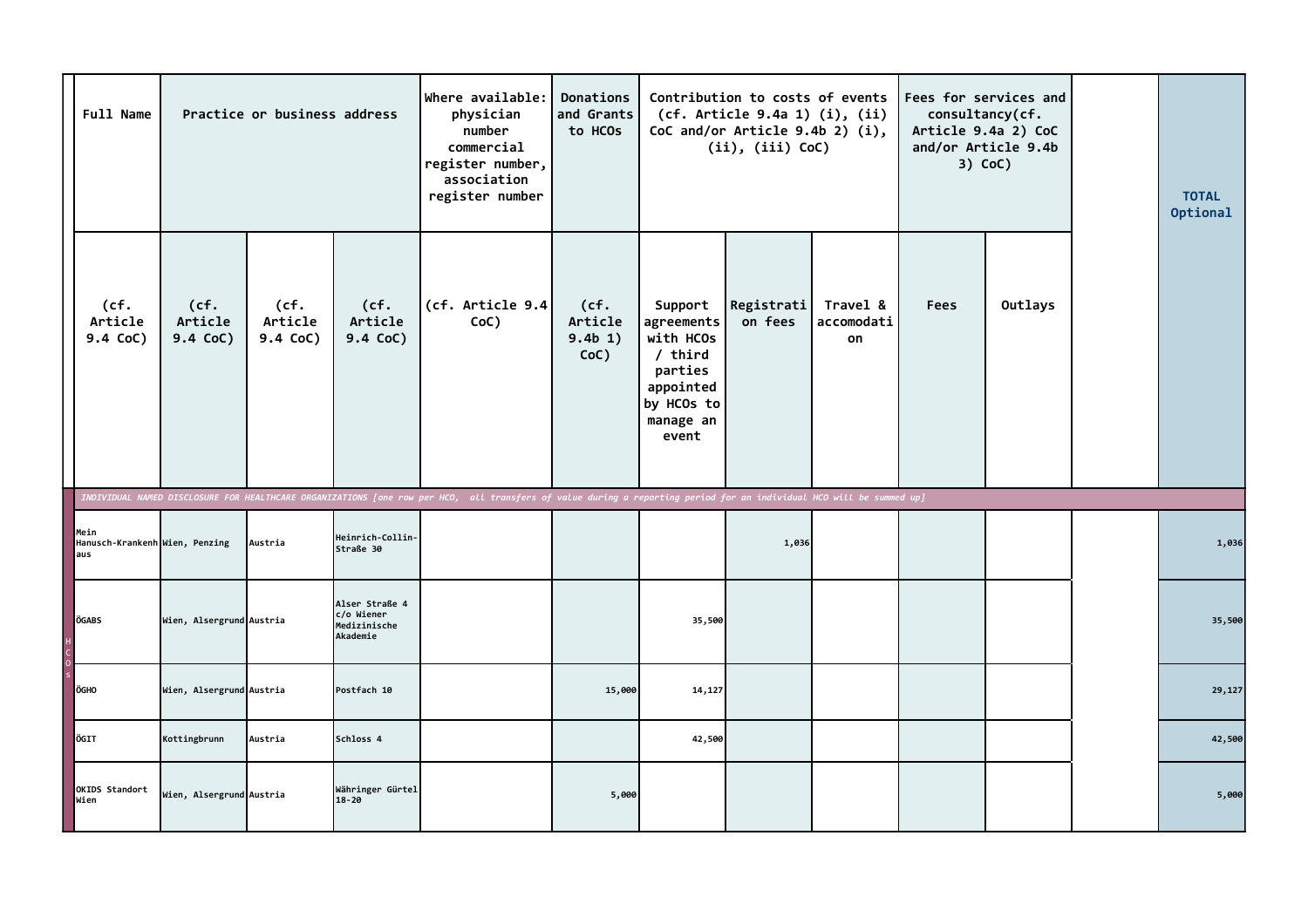| <b>Full Name</b>                      |                             | Practice or business address |                               | Where available:<br>physician<br>number<br>commercial<br>register number,<br>association<br>register number                                                          | Donations<br>and Grants<br>to HCOs |                                                                                                             | Contribution to costs of events<br>(cf. Article 9.4a 1) (i), (ii)<br>CoC and/or Article 9.4b 2) (i),<br>(ii), (iii) CoC) |                              | consultancy(cf.<br>and/or Article 9.4b | Fees for services and<br>Article 9.4a 2) CoC<br>$3)$ CoC) | <b>TOTAL</b><br>Optional |
|---------------------------------------|-----------------------------|------------------------------|-------------------------------|----------------------------------------------------------------------------------------------------------------------------------------------------------------------|------------------------------------|-------------------------------------------------------------------------------------------------------------|--------------------------------------------------------------------------------------------------------------------------|------------------------------|----------------------------------------|-----------------------------------------------------------|--------------------------|
| (cf.<br>Article<br>9.4 CoC)           | (cf.<br>Article<br>9.4 CoC) | (cf.<br>Article<br>9.4 CoC)  | (cf.<br>Article<br>9.4 CoC)   | (cf. Article 9.4)<br>CoC)                                                                                                                                            | (cf.<br>Article<br>9.4b 1)<br>CoC) | Support<br>agreements<br>with HCOs<br>$/$ third<br>parties<br>appointed<br>by HCOs to<br>manage an<br>event | Registrati<br>on fees                                                                                                    | Travel &<br>accomodati<br>on | <b>Fees</b>                            | Outlays                                                   |                          |
|                                       |                             |                              |                               | INDIVIDUAL NAMED DISCLOSURE FOR HEALTHCARE ORGANIZATIONS [one row per HCO, all transfers of value during a reporting period for an individual HCO will be summed up] |                                    |                                                                                                             |                                                                                                                          |                              |                                        |                                                           |                          |
| Salzkammergut-Kl<br>inikum Vöcklabr.  | Vöcklabruck                 | Austria                      | Dr.-Wilhelm-Bock<br>-Straße 1 |                                                                                                                                                                      |                                    |                                                                                                             | 350                                                                                                                      |                              |                                        |                                                           | 350                      |
| SCRI-LIMCR<br>gemeinnützige<br>GmbH   | Salzburg                    | Austria                      | Müllner<br>Hauptstraße 48     |                                                                                                                                                                      | 90,000                             |                                                                                                             |                                                                                                                          |                              |                                        |                                                           | 90,000                   |
| Univ.kliniken<br><b>LKH Innsbruck</b> | Innsbruck                   | Austria                      | Anichstraße 35                |                                                                                                                                                                      |                                    | 2,000                                                                                                       | 2,684                                                                                                                    | 2,028                        |                                        |                                                           | 6,712                    |
| Universitätsklin<br>ikum AKH Wien     | Wien, Alsergrund Austria    |                              | Währinger Gürtel<br>$18 - 20$ |                                                                                                                                                                      |                                    |                                                                                                             | 4,684                                                                                                                    | 9,398                        |                                        |                                                           | 14,083                   |
| Universitätsklin<br>ikum St. Pölten   | St. Pölten                  | Austria                      | Dunant-Platz 1                |                                                                                                                                                                      |                                    |                                                                                                             | 299                                                                                                                      |                              |                                        |                                                           | 299                      |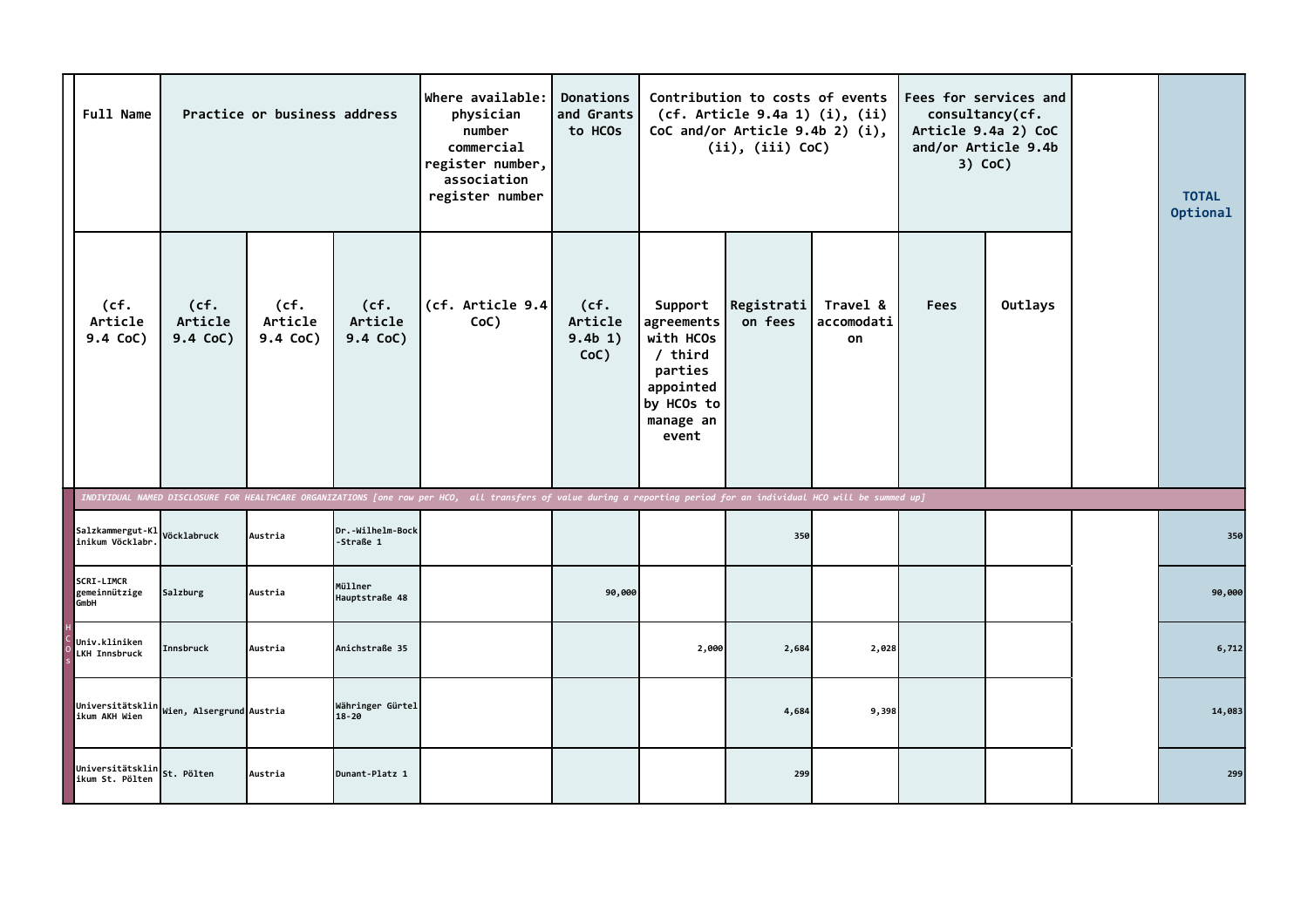|                     | <b>Full Name</b>            |                                                                                                                                                                                                                                                    | Practice or business address |                             | $ $ Where available: $ $<br>physician<br>number<br>commercial<br>register number,<br>association<br>register number | Donations<br>and Grants<br>to HCOs |                                                                                                             | Contribution to costs of events<br>(cf. Article 9.4a 1) (i), (ii)<br>CoC and/or Article $9.4b$ 2) (i),<br>(ii), (iii) CoC) |                              | Fees for services and<br>consultancy(cf.<br>Article 9.4a 2) CoC<br>and/or Article 9.4b<br>$3)$ CoC) |         | <b>TOTAL</b><br>Optional |
|---------------------|-----------------------------|----------------------------------------------------------------------------------------------------------------------------------------------------------------------------------------------------------------------------------------------------|------------------------------|-----------------------------|---------------------------------------------------------------------------------------------------------------------|------------------------------------|-------------------------------------------------------------------------------------------------------------|----------------------------------------------------------------------------------------------------------------------------|------------------------------|-----------------------------------------------------------------------------------------------------|---------|--------------------------|
|                     | (cf.<br>Article<br>9.4 CoC) | (cf.<br>Article<br>9.4 CoC)                                                                                                                                                                                                                        | (cf.<br>Article<br>9.4 CoC)  | (cf.<br>Article<br>9.4 CoC) | (cf. Article 9.4)<br>CoC)                                                                                           | (cf.<br>Article<br>9.4b 1)<br>CoC) | Support<br>agreements<br>with HCOs<br>$/$ third<br>parties<br>appointed<br>by HCOs to<br>manage an<br>event | Registrati<br>on fees                                                                                                      | Travel &<br>accomodati<br>on | <b>Fees</b>                                                                                         | Outlays |                          |
|                     |                             |                                                                                                                                                                                                                                                    |                              |                             |                                                                                                                     |                                    |                                                                                                             |                                                                                                                            |                              |                                                                                                     |         |                          |
| Verein<br>tenstudie |                             | INDIVIDUAL NAMED DISCLOSURE FOR HEALTHCARE ORGANIZATIONS [one row per HCO, all transfers of value during a reporting period for an individual HCO will be summed up]<br>Währinger Gürtel<br>Österr.HIV-Kohor Wien, Alsergrund Austria<br>$18 - 20$ |                              |                             |                                                                                                                     |                                    |                                                                                                             |                                                                                                                            |                              | 57,300                                                                                              |         | 57,300                   |
|                     |                             | <b>AGGREGATE DISCLOSURE FOR HEALTHCARE ORGANIZATIONS</b>                                                                                                                                                                                           |                              |                             |                                                                                                                     |                                    |                                                                                                             |                                                                                                                            |                              |                                                                                                     |         |                          |
|                     | Total amount                |                                                                                                                                                                                                                                                    |                              |                             |                                                                                                                     | 17,899                             | 54,830                                                                                                      | 6,915                                                                                                                      | 2,504                        | 7,547                                                                                               |         | 89,698                   |
|                     |                             | Total number of recipients of transfers of value by subtype                                                                                                                                                                                        |                              |                             |                                                                                                                     |                                    | 16                                                                                                          | 10                                                                                                                         |                              |                                                                                                     |         | 28                       |
|                     |                             | % of total transfers of value to all HCO recipients by subtype                                                                                                                                                                                     |                              |                             |                                                                                                                     | 1.64                               | 26.23                                                                                                       | 16.39                                                                                                                      | 6.56                         | 3.28                                                                                                |         | N/A                      |